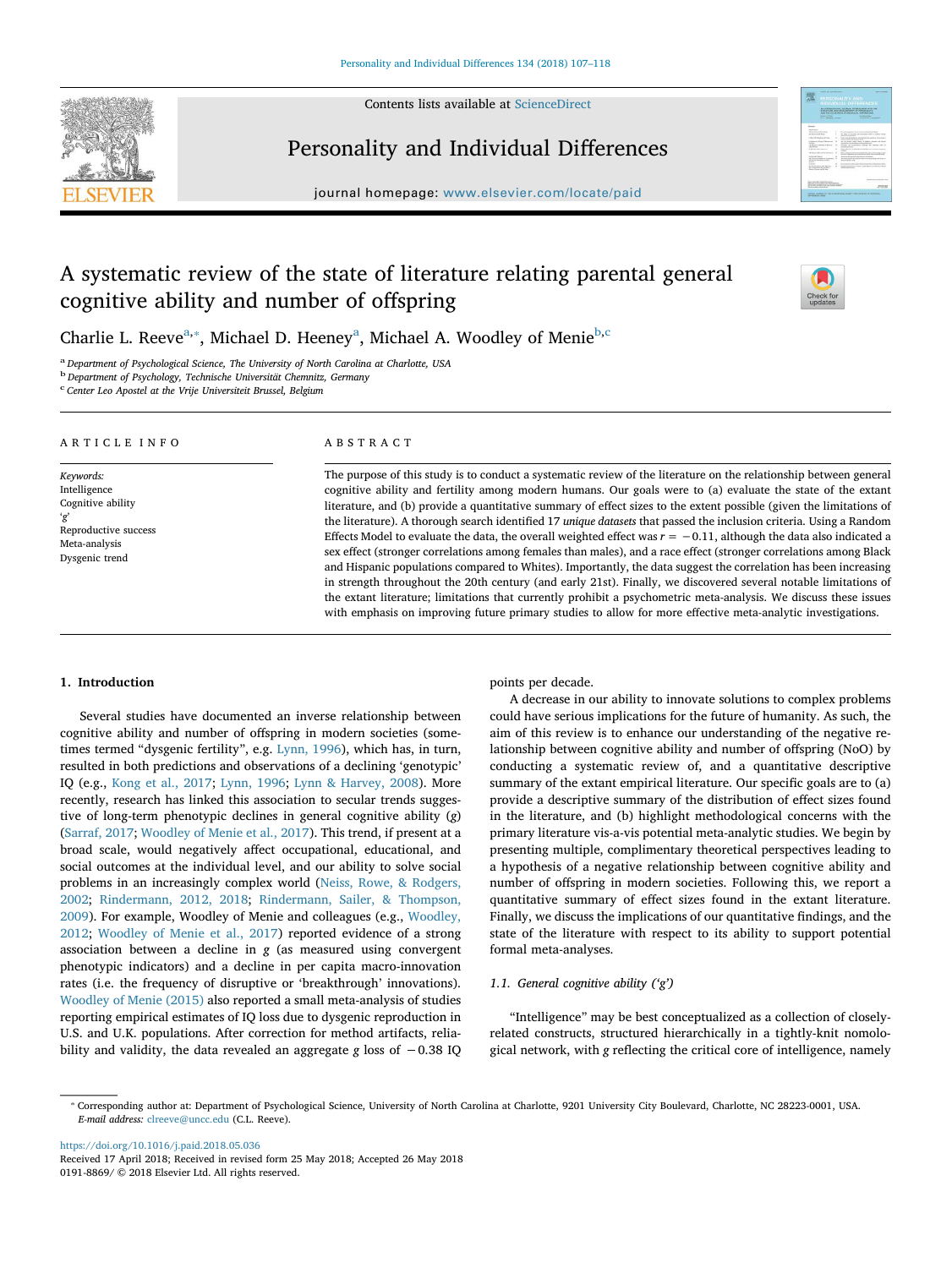the ability to learn from and reason with novel information (Jensen, 1998; Reeve & Bonaccio, 2011). Empirical research on g has expanded across two primary dimensions to form what is commonly referred to as the g-nexus (Jensen, 1998). The vertical dimension assumes a focus on the biological and neurological bases for intelligence. Examples include the study of relationships between IQ and a range of heritable traits including reaction times, evoked potentials of the cerebral cortex, and brain pH (Herrnstein & Murray, 1994; Jensen, 1998). The horizontal dimension examines relationships between g and a range of personal, social, educational, occupational and health outcomes. Non-exhaustive examples of the horizontal line of inquiry include studies of the relationships between g and myriad indicators of psychological wellbeing (Lubinski & Benbow, 2000), physical health (Gordon, 1997; Gottfredson, 2004), religiosity (Razmyar & Reeve, 2013; Reeve, 2009), job performance (Gottfredson, 1997; Meisenberg, 2010), criminality and poverty (Gordon, 1997), and of most relevance to the current study, reproductive behavior (Reeve, Lyerly, & Peach, 2013; Lynn, 1999; Lynn & Harvey, 2008; Meisenberg, 2010; Peach, Lyerly, & Reeve, 2014; Retherford & Sewell, 1989).

## 1.2. Selection favoring lower g

According to evolutionary theory, g originally evolved as an adaptation to confer a survival advantage via the enhanced ability to adapt and survive in evolutionarily novel situations (Chiappe & MacDonald, 2005; Gordon, 1997; Jensen, 1998; Kanazawa, 2004). The advent and rise of civilization and technology lead to a modern environment which is radically different to our ancestral environment, particularly with respect to the degree of "evolutionary novelty" we encounter. As such, the behavioral advantage conferred to an individual by higher g is almost ubiquitous in modern society (where most of that environment is "evolutionarily novel"). However, there is one domain of modern life in which higher g may no longer confer the "Darwinian Advantage" it did in the ancestral environment; namely, human reproduction (i.e., increased probability of passing genes to the next generation).

Throughout human history, any form of industrialization initiates a shift away from a hunter-gather and agrarian lifestyles (common to our ancestors) where larger families were an asset for kin-group productivity and survival. As human culture and technology began to fundamentally change our daily environment into a largely "evolutionarily novel" one (Kanazawa, 2010), the traditional Darwinian advantage for larger numbers of offspring began to erode. For example, medicine began to reduce the infant mortality rate (thus, one did not need to have large numbers of offspring to ensure survival of at least a few), and large numbers of offspring were more likely to be an economic liability rather than a resource, for most people. Ergo, the ability to discern the personal advantage of limited reproduction (though clearly not a genetic reproductive advantage), and the ability to control one's reproduction independent of copulation, became a catalyst for reduced reproduction at the individual level. In other words, sexual reproduction became an "evolutionarily novel" proposition. Such theorems were coined the "Internal Relaxation/Reversal of Darwinian Selection" (IRDS) by Nyborg (2012), and are widely cited as the underlying drivers of the negative g-NoO relationships observed in a large and growing body of empirical literature (Lynn & Van Court, 2004; Herrnstein & Murray, 1994; Lynn & Harvey, 2008; Nyborg, 2012; Woodley & Figueredo, 2013).

Another theoretical perspective that makes similar predictions is Population cycle theory (Woodley of Menie et al., 2017). It proposes, that for most of human history, colder climates promote inter-group conflict because it makes vital resources scarcer (e.g., food, proper shelter, fertile ground). Such conditions should place a fitness premium on g because those who are better able to solve novel problems or learn critical skills faster will be better able to survive and prosper in difficult environments. Higher g also leads to more innovations that can give a population an edge in inter-group conflict. Conversely, warmer climates are proposed to reduce this ecological stress on populations (relatively speaking), and thus the fitness value of g would be much lower (i.e., variance in g would have less impact on selection). Thusly, historically, we should see evidence of increasing g over time in populations living in colder climates, and a weaker increase in populations historically isolated in warmer climates (see also Lynn, 1991, and Rushton, 1995, for similar arguments). The prediction that evolutionary novelty increases with colder climates, and that both novelty and the increased selection pressures of cold climates influence reproductive trends has been corroborated (Kanazawa, 2008).

Similar to the previous theories, population cycle theory also suggests that greater ecological and social stability stemming from increased global temperature, coupled with advances in technology, over the last 200 years have significantly changed the pattern of selection on g by artificially raising the odds favoring reproduction of those with lower g, relative to those with higher g, who, as was mentioned previously, can use innovations such as contraception to attenuate their fertility. Under such conditions, one would expect to see those with lower g exhibiting higher fitness. To empirically test the population cycle theory, Woodley of Menie et al. (2017) tracked the utilization frequencies of the four high-difficulty words from WORDSUM across 400 years of Google Ngram viewer data. The utilization frequencies of these words served as a proxy vocabulary IQ test (which is highly gloaded; Kan, Wicherts, Dolan, & van der Maas, 2013). First, their analyses showed that the utilization frequencies of the common factor among these words increases between 1500 and 1850, and declines precipitously thereafter. Second, and importantly, they were able to empirically predict this cycle using variations in (a) both the mean and variance in global temperature, and (b) strength of intergroup competition pressures.

Finally, it is critical to point out why our theories focus on g as the putative variable, rather than other non-g skills and abilities. First and foremost, the negative correlation between IQ and fertility has been shown to be a Jensen Effect. A Jensen Effect refers to the empirical finding that effect sizes (e.g., heritability coefficients, predictive validity coefficients, mean differences in average phenotypic intelligence, etc.) typically correlate significantly with the subtests' g-loadings – meaning that g can be said to moderate the association. Said differently, the Jensen effect refers to the finding that measures with higher g-saturation are better than lower g-saturated measures at differentiating between individuals and groups in outcomes that are influenced by IQ. A number of studies have found large and significant Jensen effects for the Black–White mean test score difference (e.g., te Nijenhuis & van den Hoek, 2016), inbreeding depression scores, evoked potentials, brain pH, reaction times, test heritabilities (Jensen, 1998; van Bloois, Geutjes, te Nijenhuis, & de Pater, 2009), and sex differences (Nyborg, 2005) among others. Jensen effects have also been found to explain variability on non-biological variables such as differences in retest effects (e.g., Reeve & Lam, 2007) and race differences in work criteria (Reeve & Bonaccio, 2009).

While the negative association between scores on cognitive tests and NoO has acquired increasing empirical support and scientific publicity, there remains some skepticism as to whether these effects are truly due to differences in g, partly because specific estimates of the fertility gradient appear to vary somewhat depending on the specific ability measure used. However, it has been shown that the magnitude of the fertility gradient is positively moderated by the g-loading of cognitive ability measures (making it a Jensen Effect). For example, Peach, Lyerly, and Reeve (2014) used the Project Talent database to conduct a correlated vectors analysis by correlating the vector of g-loadings of the ability subtests with the vector of computed fertility gradients (i.e., the correlations between each subtest and the number of biological children). The strength of the Jensen effect was  $r = 0.89$  among the full sample. These findings indicate that the fertility gradient is strongly proportional to the g-loading of the test, thus confirming the hypothesis that g is the primary factor on which selection operates. More recently,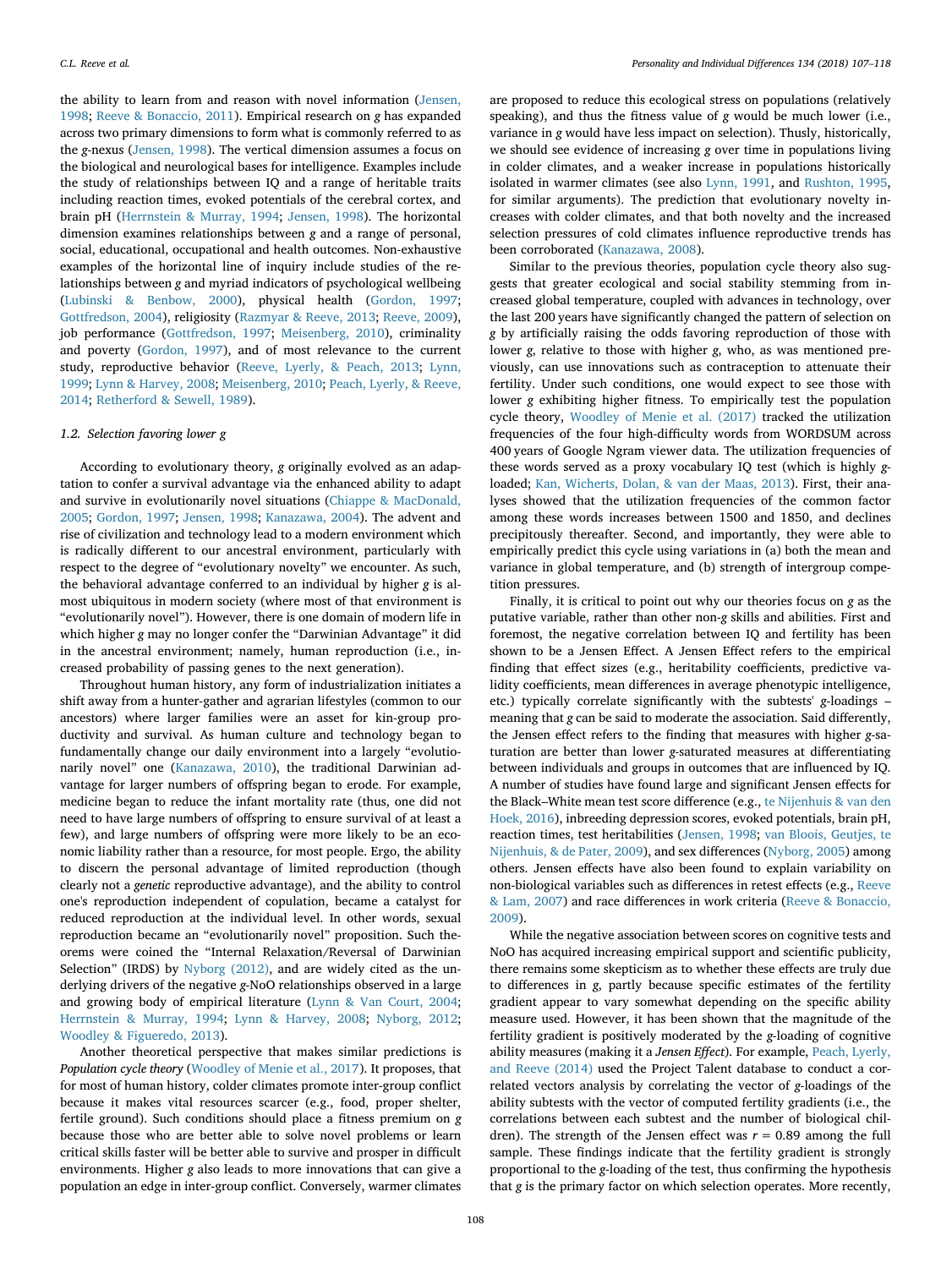Woodley of Menie et al. (2017) confirmed this finding via a metaanalysis of studies reporting vector correlations involving the "IQ-fertility gradient," revealing an aggregate vector correlation of 0.87  $(K = 6, N = 108,040).$ 

The natural synergy among these perspectives is clear. Both Population Cycle Theory and IRDS assert that improving living conditions set the stage for increasing the odds of survival and reproduction among those with fewer cognitive resources. How we fare in the world, educationally, occupationally, economically, and reproductively are all linked to the g-factor, to the degree that they reflect evolutionarily novelty. Finally, Population Cycle Theory predicts that selection should start to favor lower g around the mid-19th century for similar reasons (modern society coupled with a milder, less ecologically stressful climate gave low-g individuals high odds of survival and reproduction). Based on all these perspectives, we expect to find (a) the mean of the distribution of reported effect sizes (of the relation between measures of cognitive ability and NoO) will be negative, and (b) the magnitude of the inverse effect is increasing in strength over time. In addition, we report descriptive analyses for any sub-groups for which the data allowed.

### 2. The quantitative summary

To recap, our goals were to provide a quantitative summary of effect sizes to the extent possible (given the limitations of the literature), and second, to use the results of the literature search itself to identify limitations and recommend improvements to the primary literature. We discuss some of the limitations here to clarify our decisions in reporting; but reserve most of the discussion of limitations of the literature for the main discussion.

# 3. Methods

#### 3.1. Search strategy

To find existing research we utilized PsycINFO, PsycArticles, MEDLINE, Health Source Nursing Edition, Health Source Consumer Edition, Academic Search Complete and ProQuest Dissertation and Theses. These databases were searched using variants and combinations of keywords identified in a subset of articles including: "intelligence", "IQ", "cognitive ability", "GMA", "reproduc\*", "dysgenic", "fertility", "number of children, and "birth rate". Following this, forward and backward searches using the Social Science Citation Index were performed, followed by manual reviews of the reference sections from all articles obtained. Finally, prominent experts in the field were contacted via email to identify any unpublished data or any studies currently in press. No additional suggestions were received, no respondent reported any unpublished data, and no additional unpublished reports were discovered. We do not claim a truly exhaustive list of effect sizes; it is possible we missed some effect sizes to be found in unpublished (or obscure) papers.

## 3.2. Inclusion/exclusion criteria

We included studies published in English language journals that were available as of November 5th, 2016. Studies needed to have related quantitative measures of cognitive abilities or intellectual achievement tests (e.g., Program for International Student Assessment) with the total number of biological children produced by that person. Upon collecting the initial pool of articles, studies were screened for relevance and reported effect sizes in the form of bivariate correlations, or other effect-size statistics that could be converted to bivariate correlations keeping with guidelines outlined in Peterson and Brown (2005).

Fig. 1 depicts the literature search and screening process. We began with 737 articles from the initial electronic search. After reviewing the

abstracts, 580 articles that clearly did not addressed our focal question. Examples of these articles include studies of fertility treatment efficacy, impacts on offspring born to mothers with various health conditions, studies of birth order and intelligence, and the relations between traits and behaviors of teenage parents with offspring development. If the abstract provided any suggestion that the relation between cognitive ability and number of offspring was discussed, the article was retained for further review. While it may seem like we excluded a large number of studies at this stage, it is worth noting that this is due to the fact that we purposely cast a very large net in our initial electronic search in order to maximize the likelihood of finding all relevant data; in essence we collected the haystack so as to ensure we found all the needles.

The remaining 157 articles were reviewed for comparison to the remaining inclusion criteria. At this stage, 41 articles were excluded because they were reviews, or theoretical papers, that provided no novel empirical results (references in these review articles were crosschecked). Next, another 40 articles were excluded because they reported relations that were distinctly different from the relationship of interest (i.e., did not provide an effect size estimate of the relation between cognitive ability and any estimate of NoO). Finally, another 20 studies were excluded because they used a different unit of analysis (e.g., birth rates for geo-political units or geographic regions).

Of the remaining 41 articles, fifteen articles (all primarily in the early 20th century) were excluded because they did not measure the intelligence of the potential parent, but rather used the cognitive-ability scores of the offspring themselves as a proxy for parental intelligence. Four more articles based on cognitively impaired groups were excluded. Finally, ten of the remaining articles were removed because they reported analyses from the same dataset as other articles in our pool. In each case, we excluded the article that reported fewer effect sizes (i.e., fewer cuts of the data). Characteristics of the final pool of studies are presented in Table 1. Our data is available on-line (Heeney & Reeve, 2017).

# 3.3. Coding procedures

Various characteristics of the studies and effect sizes were coded for potential sub-group analyses. Coded data are maintained in an Excel table that includes the following variables: bivariate correlation or (or convertible effect-size statistics) relating g/IQ and measures of NoO, and other numeric indicators such as mean sample age, year in which the criterion data were collected, and sample size. Additionally, this table includes potential moderator variables such as sex, race, geographic region and indicators of study characteristics.

Effects were recorded at the most granular level available (for example, Black Female/Black Male/White Female/White Male) to facilitate the most fine-grained presentation of the data Effect-size statistics that are convertible to bivariate correlations were converted using the Practical Meta-Analysis Effect Size Calculator that accompanies Lipsey and Wilson (2001). Sex of the sample was coded dichotomously. In cases where sex or race were not indicated  $(k = 2$  and  $k = 5$  respectively), the categorical value "All" was coded into the database. Reported effects were also coded for a geographic region. Coding of the articles was first accomplished by the second author (expertise in metaanalyses). The lead author (expertise with the g-nexus) then independently coded 20% of articles. These were crossed checked for discrepancies. As only a single discrepancy was found (which the authors quickly resolved by discussion), the coding was deemed reliable. The database is publicly available on Mendeley Data ( $\lt$   $\lt$  link omitted for blind review process  $>$  >  $)$ 

#### 3.4. Quantitative analyses

SAS Version 9.4 (SAS Institute, 2017) was used to import the coded Excel database and stage the data for calculation of the descriptive statistics of the effect size distribution. Though not a meta-analysis, we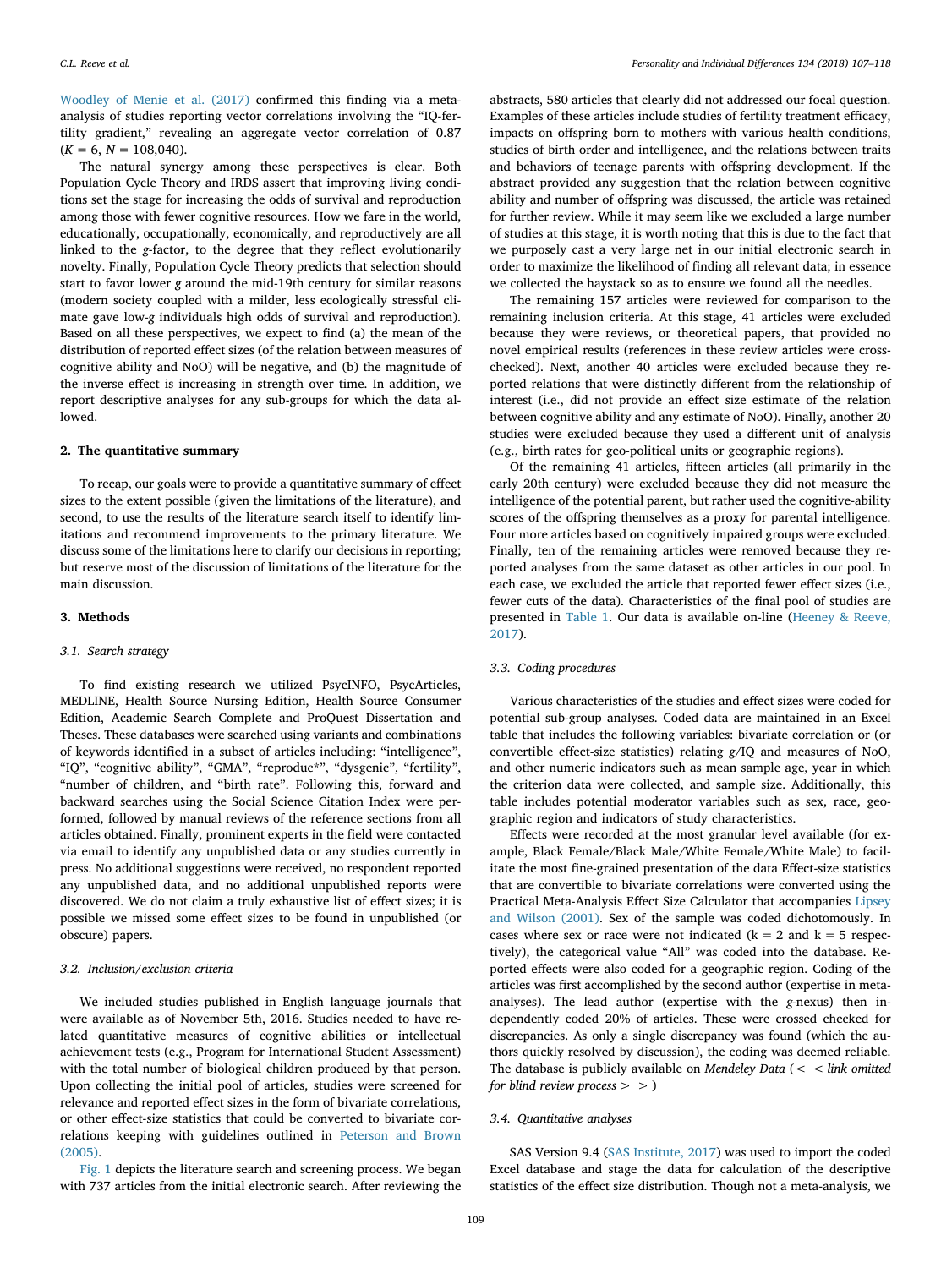

Fig. 1. Flowchart for literature selection procedure.

did employ some basic concepts for our analyses. In particular, a shifting unit of analysis approach was applied as prescribed by Cooper (2010), to aggregate effects appropriately before conducting each separate analysis. For example, in staging the input for calculating the overall effect, the process generates seventeen study-level effects by calculating a sample-weighted average of all inputs by study and aggregating a total corresponding sample size for each effect. Then for the "moderator analysis" (e.g., examining by sex or race) the process begins again with the raw data and calculates weighted effects (with corresponding total  $N$ ) for each sex. For each moderator analysis, the raw data were re-aggregated according to this methodology for each category. Thus, the number of relevant effect sizes varies depending on the specific sub-categories reported.

Once the data were staged, descriptive analyses were conducted using Comprehensive Meta-analysis (CMA) Version 3 (Borenstein, Hedges, Higgins, & Rothstein, 2015). Due to limitations in the primary data (discussed further below), we were unable to apply normal psychometric corrections for statistical artifacts as prescribed by Schmidt and Hunter (2015), which would be the ideal. The initial analysis estimated the weighted mean effect size and its distribution across studies. We utilized a Random Effects Model because effects are expected to be heterogeneous across studies due to potentially diverse measures of g (i.e., differential g-loadings) and sample characteristics discussed above. Within-group comparisons at the study level are reflected in a statistic of within-group variation,  $Q_w$ . Between-group variation is indexed with  $Q<sub>b</sub>$ . Both Q-statistics follow a chi-square distribution similar to those applied in the analysis of individual samples. Consistent with recommendations of the Cochrane collaborative (Higgins & Green, 2008) the present study adopted an alpha level of 0.10.

# 3.5. Analysis for publication bias

Publication bias can result when studies yielding null findings fail to be reported. To the extent that this occurs, conventional literature searches may overlook these studies causing a potential bias in the distribution of effect sizes examined (Borenstein, Hedges, Higgins, & Rothstein, 2009). Although there is no way to account for publication bias directly, there are techniques to estimate the potential for this to occur based on the studies that were identified through the literature search. For example, Rosenthal's Fail-Safe N calculates the number of studies required with null results to render the p-value of the overall effect to be  $> 0.05$ . Orwin's Fail-Safe N is considered a more conservative test of publication bias because it does not assume null results;

rather, it allows for selection of a trivial effect (Lipsey & Wilson, 2001). We chose an effect size equal to half of the overall point-estimate as the "trivial" criterion. A third method of detecting publication bias is through the use of a funnel plot (see Fig. 4). Publication bias is evident when the plot depicts an asymmetrical distribution of effects about the overall point-estimate (represented by a vertical line), suggesting that studies of smaller sample sizes (and therefore greater standard error) and with large effects are favored by publishers due to favorable outcomes (Borenstein, Hedges, Higgins, & Rothstein, 2009). However, in the current data, most effect sizes were based on very large samples (average  $N = 21,666$ ). Thus, the use of the funnel plot in this case is quite limited as almost all of the observations lie at the tip of the funnel (Fig. 3).

# 4. Results

A forest plot of the seventeen study-level effects and their 95% confidence intervals is presented in Fig. 2. All studies but one (Bajema, 1968) reflect a negative effect size, which is also among three studies that fail to reflect a significant difference from zero at  $p < .05$ . As we are examining distributions of correlations as our effect size indicators, we refer to Cohen's (1969) traditional effect size guidelines for interpreting the average effect sizes seen here. Namely, the values for Pearson product moment correlations that correspond to the traditional D values of 0.2, 0.5, and 0.8. for so-called "small," "medium," and "large" effects, respectively, are  $r \ge 0.10$ ,  $r \ge 0.24$ , and  $r \ge 0.37$ (Rosenthal & Rosnow, 1991, p. 446). However, we also caution against over-interpretation of Cohen's guidelines. Whether a given effect (of any size) portrays an important impact on human affairs is determined by many other factors including the degree of variance in the outcome, severity of outcome, potential for accumulation of effects over time, etc. (Abelson, 1985). While Cohen's suggestions provide a standard convention for translating statistical coefficients into verbal descriptions, it must be noted that these general, context-free standards do not take into consideration substantive considerations. "Small" effects can have very large consequences, particularly when applied to large populations and can cumulate over time.

The overall correlation between cognitive ability scores and the number of children born is  $r = -0.11$ , with a 95% confidence interval of  $r = -0.08$  to  $r = -0.13$ . This indicates there is a significant, negative relationship between parental cognitive ability and the number of children born to that parent. The top of Table 2 indicates that, consistent with expectations, study level effect sizes are heterogeneous,  $\chi$ 2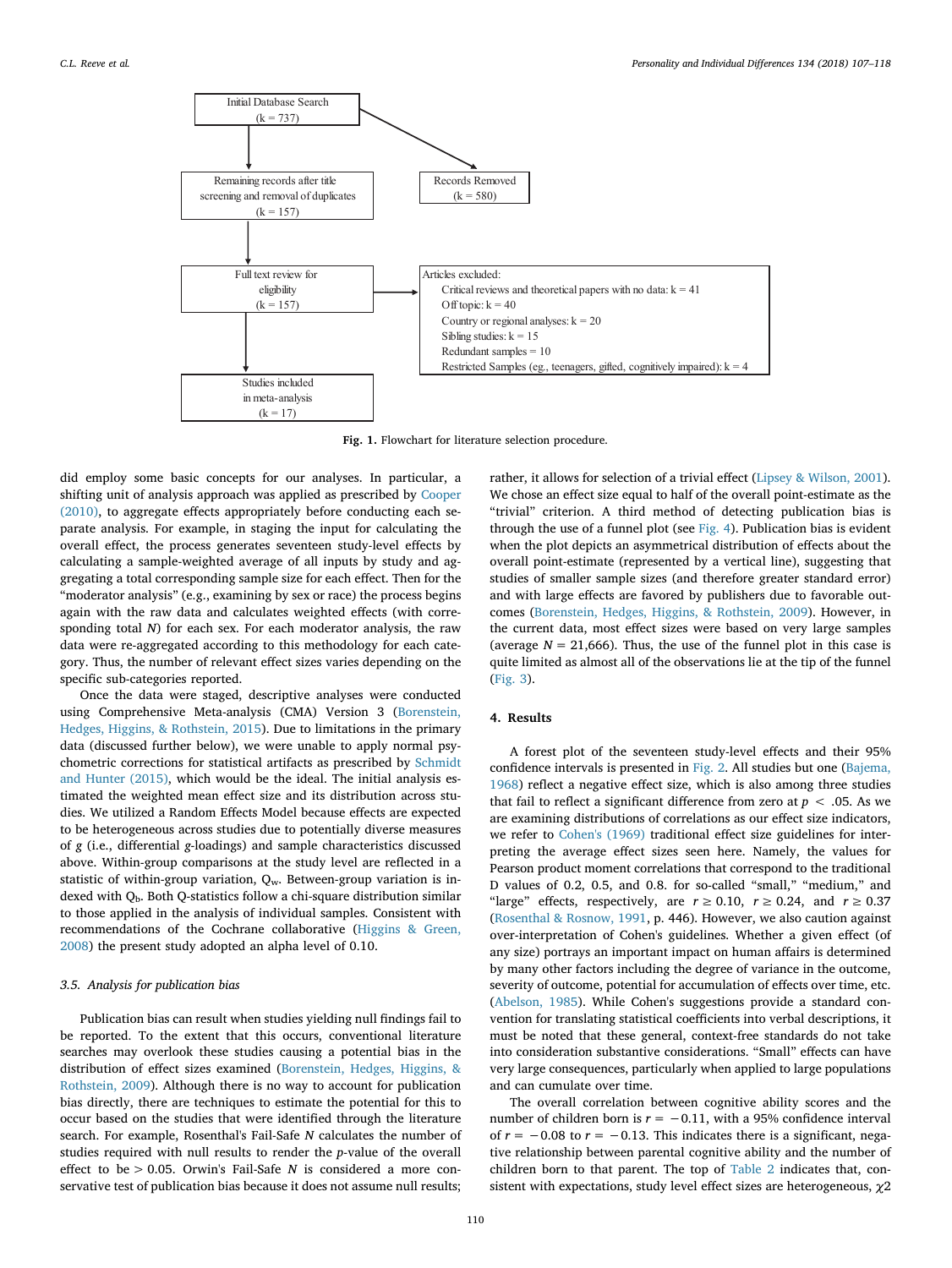| Author(s)                                          | z       | Region       | Study name or description                                                                                                         | Test                                                                        |               | g-score Parents only? Fertility completed |                         |                         |
|----------------------------------------------------|---------|--------------|-----------------------------------------------------------------------------------------------------------------------------------|-----------------------------------------------------------------------------|---------------|-------------------------------------------|-------------------------|-------------------------|
|                                                    |         |              |                                                                                                                                   |                                                                             |               |                                           | ⋖                       | $\mathbf{a}$            |
| Bajema (1968)                                      | 437     | S            | Kalamazoo Fertility Study                                                                                                         | Terman Group Intelligence Test                                              | Σò            | δ                                         | Yes                     | n/a                     |
| Chen, Chen, Liao, and Chen (2013)                  | 73      | Asia         | adults<br>Sample of Taiwan                                                                                                        | WAIS-III (Taiwan Version)                                                   | δ             | $\frac{1}{2}$                             | Yes                     | Yes                     |
| Conrad and Jones (1932)                            | 230     | S            | Rural New England sample; two cohorts.                                                                                            | Army Alpha                                                                  | $\frac{1}{2}$ | Yes                                       | Yes                     | No                      |
| Higgins, Reed, and Reed (1962)                     | 2032    | $\mathbf{S}$ | Minnesota State School and Hospital Study                                                                                         | Variety of tests based on availability                                      | δ,            | Yes                                       | $\rm n/a$               | n/a                     |
| Kanazawa (2014)                                    | 4973    | Europe       | National Child Development Study                                                                                                  | Variety of tests                                                            | Yes           | $\frac{1}{2}$                             | Yes                     | n/a                     |
| Lynn and Van Court (2004)                          | 6244    | S            | rvey (GSS). Study consists of multiple cohorts.<br>General Social Sur                                                             | General Social Survey (GSS) Vocabulary Scores                               | δ,            | Σó                                        | Yes                     | Yes                     |
| Meisenberg, Lawless, Lambert, and<br>Newton (2006) | 570     |              | Dominica Dominica samples; Study of two cohorts.                                                                                  | Raven's and Vocabulary Test                                                 | Σò            | ρN                                        | Yes                     | Yes                     |
| Meisenberg and Kaul (2010)                         | 6370    | SU           | National Longitudinal Study of Youth 1979 (NLSY79)                                                                                | Armed Services Vocational Aptitude Battery<br>(ASVAB).                      | Yes           | Σò                                        | $\frac{1}{2}$           | n/a                     |
| Reeve, Lyerly, and Peach (2013)                    | 317,755 | SU           | Project Talent Database                                                                                                           | Project Talent Ability Battery                                              | Yes           | Σó                                        | $\overline{\mathsf{x}}$ | $\overline{\mathsf{x}}$ |
| Vining, (1982, 1995)                               | 4150    | S            | National Longitudinal Study of Labor Market Experience.                                                                           | Variety of aptitude tests based on availability                             | δ,            | $\frac{1}{2}$                             | $_{\rm N_o}$            | $_{\rm N_o}$            |
| von Stumm, Batty, and Deary (2011)                 | 5647    | Europe       | The Aberdeen children's Study of 1950s.                                                                                           | Moray House Verbal Reasoning Tests I and II; and<br>Math and English tests. | δ,            | δ,                                        | Yes                     | n/a                     |
| Wang, Fuerst, and Ren (2016)                       | 4770    | Asia         | China Family Panel Studies (CFPS) Dataset                                                                                         | Immediate Word Recall, Delayed Word Recall and<br>Number Series Tests       | Σó            | δ                                         | Yes                     | Yes                     |
| Willoughby (1928)                                  | 195     | S            | Sample of California families                                                                                                     | A series of cognitive ability tests                                         | δ,            | Yes                                       | Χo                      | n/a                     |
| Willoughby and Coogan (1940)                       | 373     | SU           | Providence RI high school records combined with records from the<br>State Bureau of Vital Statistics                              | Unknown                                                                     | δ,            | δ                                         | Χo                      | Σò                      |
| Woodley of Menie et al. (2015)                     | 3520    | SU           | ted States: A National Longitudinal Study of Health Brief Test of Adult Cognition (BTACT)<br>Midlife in the Uni<br>and Well-Being |                                                                             | Yes           | Σó                                        | Yes                     | Yes                     |
| Woodley of Menie, Schwartz, and<br>Beaver (2016)   | 1886    | SU           | Add Health                                                                                                                        | Picture Vocabulary Test; Peabody Picture Test -<br>Revised                  | Σò            | Σó                                        | $\overline{\mathsf{x}}$ | Σó                      |

 $\mathsf{l}$ 

Defines completed fertility as a sample mean age of at least 45 years.

ab

 $^{\rm b}$  Defines completed fertility as a sample mean age of at least 50. " $n/a$ " indicates insufficient information available to make determination.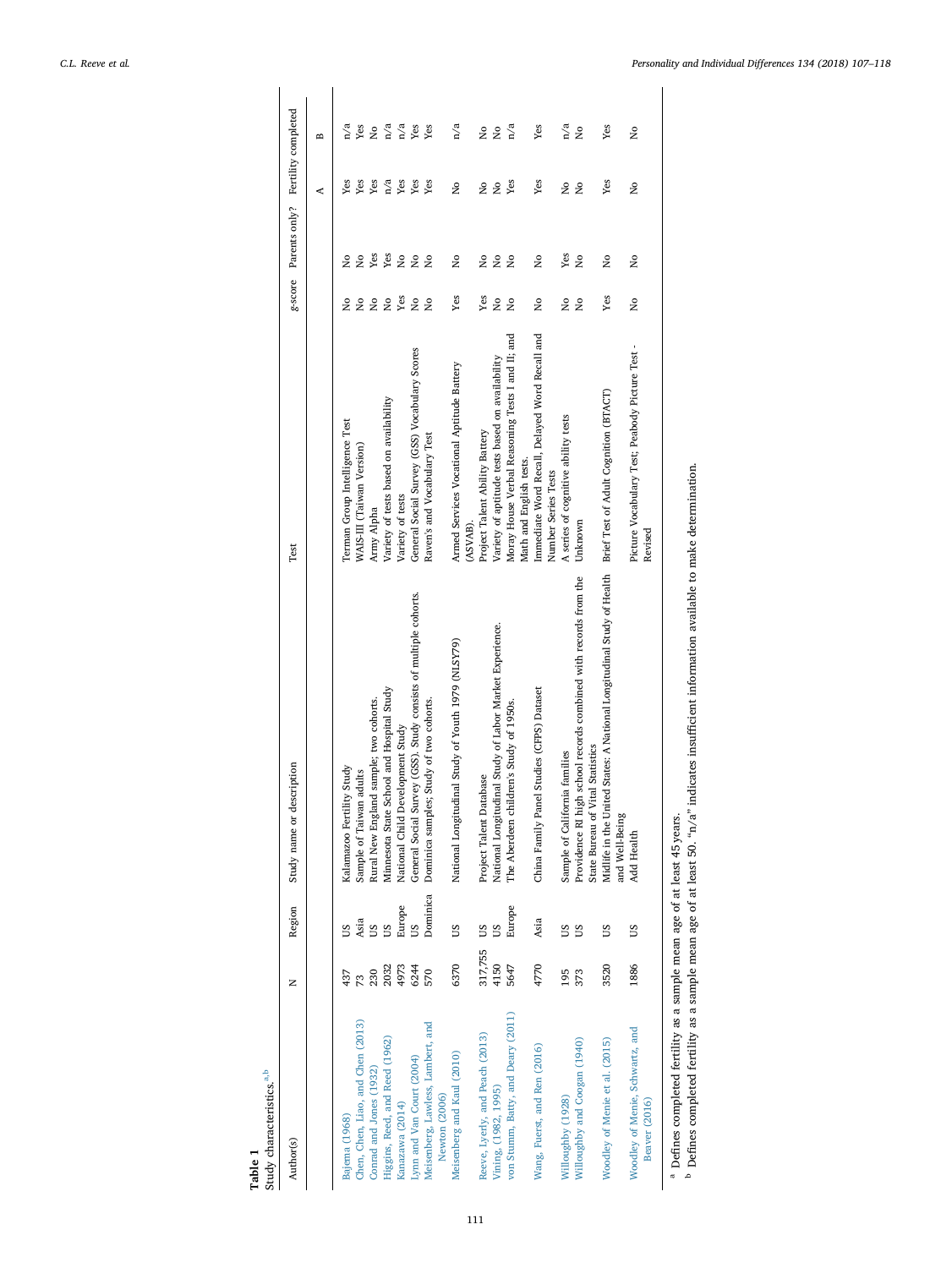| <b>Author</b>                   | <b>Effect Size</b> | N       | Lower C.I. Upper C.I.<br>(95%) | (95%)   | <b>Forest Plot</b>                    |
|---------------------------------|--------------------|---------|--------------------------------|---------|---------------------------------------|
| Bajema (1968)                   | 0.05               | 437     | $-0.04$                        | 0.14    |                                       |
| Chen, et al. (2013)             | $-0.27$            | 73      | $-0.47$                        | $-0.05$ |                                       |
| Conrad & Jones (1932)           | $-0.10$            | 230     | $-0.22$                        | 0.03    |                                       |
| Higgins, et al. (1962)          | $-0.10$            | 2,032   | $-0.14$                        | $-0.05$ | $-0-$                                 |
| Kanazawa (2014)                 | $-0.04$            | 4,973   | $-0.07$                        | $-0.01$ | $-2-$                                 |
| Lynn & Van Court (2004)         | $-0.13$            | 6,244   | $-0.15$                        | $-0.10$ | a.                                    |
| Meisenberg, et al. (2006)       | $-0.12$            | 570     | $-0.20$                        | $-0.04$ |                                       |
| Meisenberg & Kaul (2010)        | $-0.09$            | 6,370   | $-0.12$                        | $-0.07$ | -B-                                   |
| Reeve, et al. (2013)            | $-0.16$            | 317,755 | $-0.17$                        | $-0.16$ | Ξ                                     |
| Retherford & Sewell (1989)      | $-0.08$            | 9,098   | $-0.10$                        | $-0.06$ | a                                     |
| Vining (1982/1995)              | $-0.12$            | 4,210   | $-0.15$                        | $-0.09$ | a.                                    |
| von Strumm, et al. (2012)       | $-0.06$            | 5,647   | $-0.08$                        | $-0.03$ | -8-                                   |
| Wang, et al. (2016)             | $-0.10$            | 4,770   | $-0.13$                        | $-0.07$ | $-5-$                                 |
| Willoughby (1928)               | $-0.03$            | 195     | $-0.17$                        | 0.11    |                                       |
| Willoughby & Coogan (1940)      | $-0.17$            | 373     | $-0.27$                        | $-0.07$ |                                       |
| Woodley of Menie, et al. (2015) | $-0.13$            | 3,520   | $-0.16$                        | $-0.09$ | $-5-$                                 |
| Woodley of Menie, et al. (2016) | $-0.20$            | 1,886   | $-0.24$                        | $-0.16$ | -0-                                   |
| <b>Overall Effect</b>           | $-0.11$            | 368,383 | $-0.13$                        | $-0.08$ | ◈                                     |
|                                 |                    |         |                                |         | $-0.5$<br>0<br>0.25<br>0.5<br>$-0.25$ |

Fig. 2. Study-level effects, N, confidence intervals and forest plot. Note. Template provided by Neyeloff, Fuchs, & Moreira, 2012.

 $(16) = 292.17$ ,  $p < .001$ , confirming that there is significant variability in the study-level effects. Importantly, the  $I^2$  index of 94.52%, which can be loosely conceptualized as a ratio of "signal-to-noise" (Borenstein, Hedges, Higgins, & Rothstein, 2009), supports the conclusion that the observed heterogeneity in study-level effects reflects primarily "real" variation rather than merely measurement error variance. Hence, we continued on to explore sub-group analyses.

Results are presented in Table 2. First, because this relation is thought to be a Jensen Effect (i.e., due to g), we examined whether there are meaningful differences in effects between studies that use raw test scores vs. factor-analytically derived measures of g. The concern is that observed scores are not as g-saturated as g-scores, and thus could

under-estimate the relation. However, the results do not show a meaningful difference, suggesting that the use of raw test scores may not be a significant methodological concern generally speaking (obviously, the validity of any specific test used should always be considered). However, the limited number of studies that used factor analytically derived g-scores  $(K = 3)$  may be a factor behind the nonsignificant result. A more important and critical discovery, in our opinion, was the inability to examine differences in g-saturation with more fidelity. Unfortunately, we quickly discovered during our review of articles that most studies failed to provide clear reports of the exact measures used, exactly how scores were computed, or their g-saturations. This information is necessary to allow one to systematically



Fig. 3. Distribution of effects scaled to year when parent is age 30.

Note. Each bar reflects the effect size of the g-NoO gradient reported by a study. The dates along the axis reflect the year in which the sample of that study was aged 30 (on average).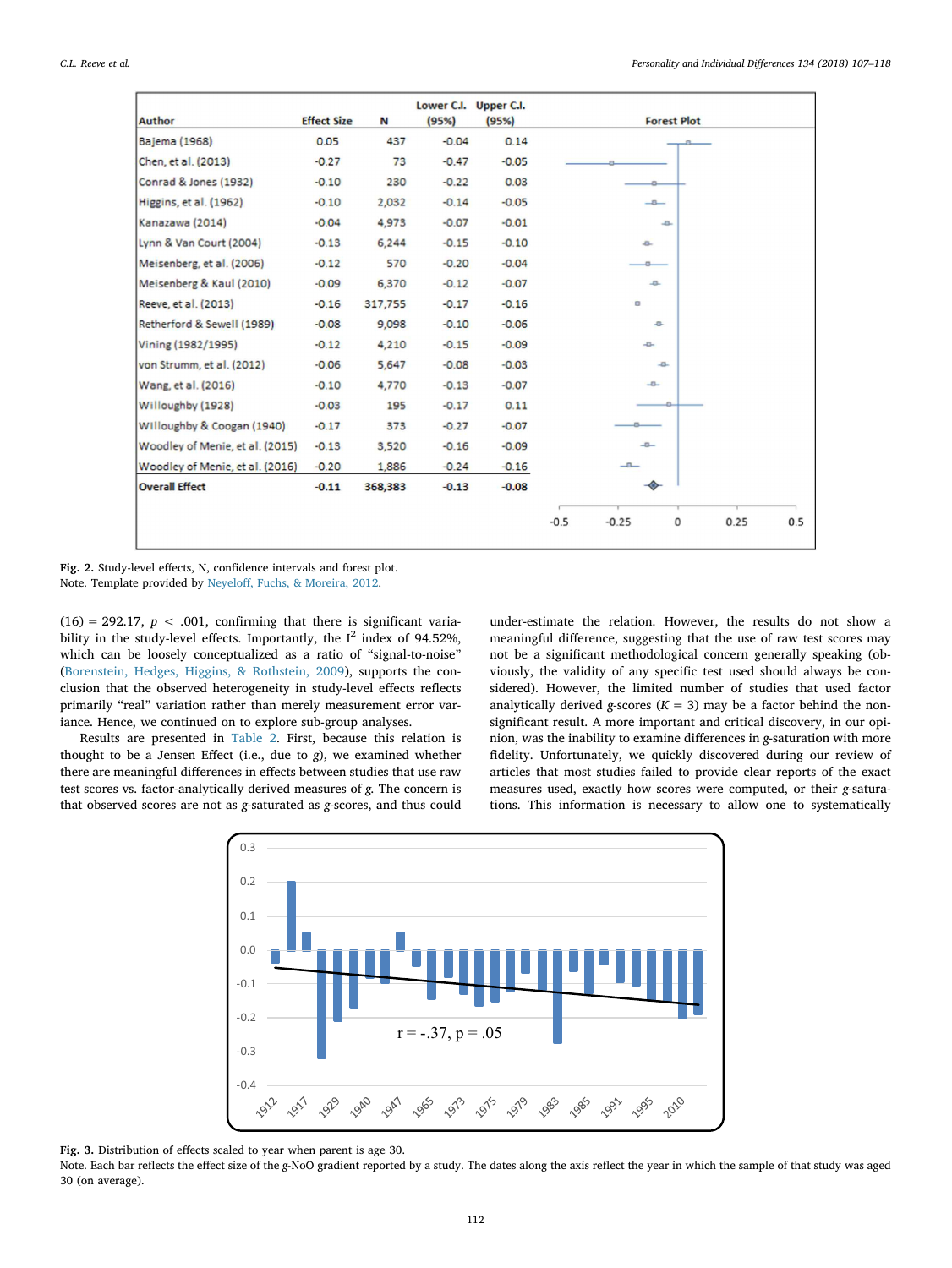

Fig. 4. Funnel plot of standard error by Fisher's Z for study level effects between cognitive ability and fertility.

correct for this artifact.

Second, we examined whether the nature of the sample moderated the effects. Three studies (Conrad & Jones, 1932; Higgins, Reed, & Reed, 1962; Willoughby, 1928) limit the samples to families with at least one child. By excluding participants with no children, this sampling methodology has the potential to attenuate the observed effects. As such, we created a dichotomous variable to distinguish between these studies and studies that allow participants with no children. The results show the weighted effect for the parent-only group  $(r = -0.08, p < .10)$  is observed to be smaller than the group that

# Table 2

Overall point estimate and moderator analyses for methodological artifacts.

| Analysis               | $\boldsymbol{k}$ | Weighted $r$      | 95% CI for r |         | Qb         | Qw        | ${\cal I}^2$ |
|------------------------|------------------|-------------------|--------------|---------|------------|-----------|--------------|
| Overall point-estimate | 17               | $-0.11***$        | $-0.13$      | $-0.08$ |            | 292.17*** | 94.52        |
| Type of score          | 17               |                   |              |         | 0.01       |           |              |
| Raw score              | 13               | $-0.10***$        | $-0.14$      | $-0.07$ |            | 55.66***  | 78.44        |
| g-Score                | 4                | $-0.11***$        | $-0.16$      | $-0.06$ |            | 110.64*** | 97.29        |
| Type of sample         | 17               |                   |              |         | 0.34       |           |              |
| Parents only           | 3                | $-0.08^{\dagger}$ | $-0.16$      | 0.00    |            | 0.67      | 0.00         |
| Incl no children       | 14               | $-0.11***$        | $-0.14$      | $-0.08$ |            | 281.03*** | 95.37        |
| Fertility <sup>a</sup> | 19               |                   |              |         | $6.25*$    |           |              |
| Incomplete             | 10               | $-0.14***$        | $-0.17$      | $-0.10$ |            | 115.52*** | 92.21        |
| Complete               | 9                | $-0.07***$        | $-0.11$      | $-0.04$ |            | 37.70***  | 78.78        |
| Female only            | 16               |                   |              |         | 1.21       |           |              |
| Incomplete             | 8                | $-0.14***$        | $-0.17$      | $-0.11$ |            | 25.85***  | 72.92        |
| Complete               | 8                | $-0.12***$        | $-0.15$      | $-0.09$ |            | $18.51**$ | 62.18        |
| Male only              | 17               |                   |              |         |            |           |              |
| Incomplete             | 8                | $-0.10**$         | $-0.16$      | $-0.03$ | 2.33       | 159.28*** | 95.61        |
| Complete               | 9                | $-0.03$           | $-0.09$      | 0.03    |            | 27.18***  | 70.57        |
| Fertility <sup>b</sup> | 12               |                   |              |         | $26.49***$ |           |              |
| Incomplete             | 7                | $-0.16***$        | $-0.17$      | $-0.16$ |            | 5.63      | 0.00         |
| Complete               | 5                | $-0.11***$        | $-0.13$      | $-0.09$ |            | 4.73      | 15.35        |
| Female only            | 9                |                   |              |         | 0.90       |           |              |
| Incomplete             | $\overline{4}$   | $-0.17***$        | $-0.20$      | $-0.13$ |            | 5.23      | 42.66        |
| Complete               | 5                | $-0.14***$        | $-0.18$      | $-0.11$ |            | 4.62      | 13.36        |
| Male only              | 9                |                   |              |         | $6.78**$   |           |              |
| Incomplete             | $\overline{4}$   | $-0.15***$        | $-0.18$      | $-0.11$ |            | $11.53**$ | 73.98        |
| Complete               | 5                | $-0.07**$         | $-0.11$      | $-0.03$ |            | 2.89      | 0.00         |

\*\*\*  $p < .001$ .

\*\*  $p$  < .01.

 $p < .05$ .

 $\frac{1}{p}$  < .10.

<sup>a</sup> Indicates the sample's mean age is at least 45 years.

<sup>b</sup> Indicates the sample's mean age is at least 50 years and those aged 35-49 removed.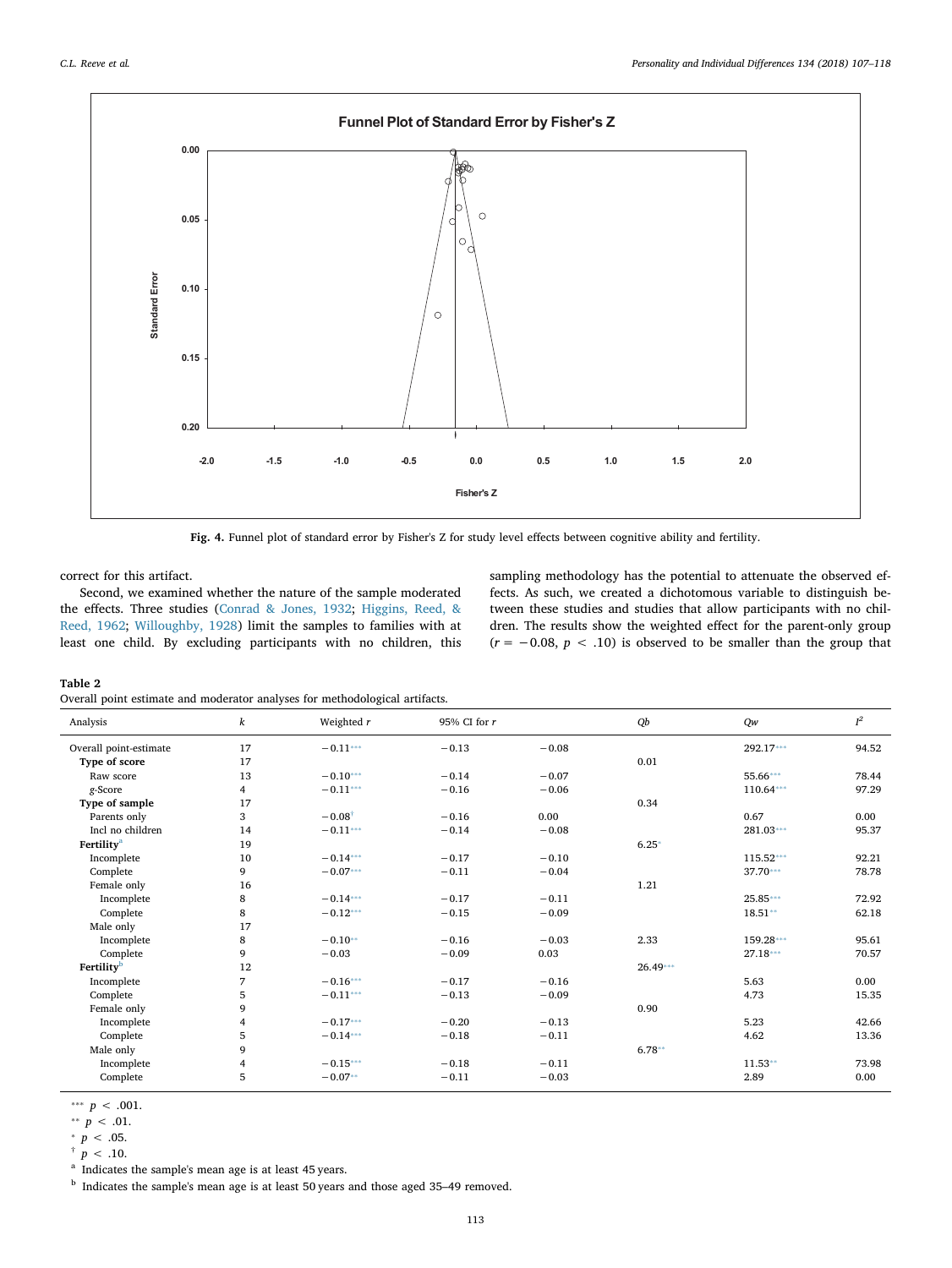includes adults with no children in the sample  $(r = −0.11, p < .001)$ , but due to the limited number of studies that include only parents  $(K = 3)$ , the difference is not statistically significant.

In reviewing the studies, it become clear that a key difference across studies was the timing of the measurement of the dependent variable. Some studies report effects based on samples of individuals who are still in their child-bearing years whereas others wait to assess until most or all of the sample is likely past the age of bearing children. The expectation is that the effect sizes from samples measured too early would likely be somewhat larger than effects seen in samples who have "completed" fertility. The key issue is that delays in childbearing, perhaps in favor of school or early career opportunities, may make the effect seem larger to the degree that delays, but not actually decreases, in having children is associated with 'g'. It is also possible that by measuring the outcome too early, researchers have truncated the upper tail of the distribution causing range restriction (e.g., some people may continue to have offspring late into life).

As such, two variables were created to code for this issue. Both approaches define the age of the sample using the best measure of central tendency available (the mean by default, and if not reported, the midpoint of the reported range). The first approach simply defines "completed fertility" as samples with an average age of 45 years old or more. This value corresponds to the results from Fieder and Huber (2007) who showed that 99.7% of women and 96.5% of men in a representative Swedish sample have completed their lifetime reproduction by 45. The second approach uses something akin to an extreme groups design by removing studies with an "indeterminate" mean age (range 35 to 49 years old). This leaves one group of effects based on "completed fertility" defined as a sample with a mean age of 50 years or older, and the "incomplete fertility" group defined as a mean age < 35 years old. Analysis of the data using both versions of our coding system yielded significant differences in mean effect sizes. When "incomplete vs. completed fertility" groups are classified as less (or more) than 45 years old, there was a significant difference in the mean effect sizes. When we excluded the data from samples with indeterminate completion status, the differences was more pronounced. These differences also appeared when data were analyzed for men and women separately (though the difference was not significant among men when the "indeterminate" studies were included).

Analyses of sex and race subgroups are shown in Table 3. Overall, we obtained results that are generally consistent with expectations. The weighted effect for women ( $r = -0.13$ ,  $p < .001$ ) is over double that for men ( $r = -0.06$ ,  $p < .01$ ) and the difference is statistically significant (χ2 (28) = 5.96,  $p < .01$ ), although there is still significant variation in effect sizes within the two groups (women,  $\chi$ 2 (13) = 52.70,  $p < .001$ ; men,  $\chi$ 2 (14) = 362.50,  $p < .001$ ).

We also found significant differences in effect sizes between each of the four identified racial groups ( $χ$ 2 (15) = 21.87,  $p$  < .001). Effect sizes appear to be larger in samples of Blacks ( $r = -0.17$ ,  $p < .001$ ) and Hispanics ( $r = -0.23$ ,  $p < .001$ ) compared to samples of Whites  $(r = −0.07, p < .001)$  and Asians  $(r = −0.11, p < .001)$ . Further analysis suggests that these differences are concentrated primarily among women ( $χ$ 2 (14) = 56.87,  $p$  < .001), with no statistically significant differences across racial groups for men ( $χ$ 2 (14) = 4.42,  $p > .10$ ).

Since the timing of the shift towards the g-fertility gradient becoming negative has been largely attributed to nineteenth-century industrialization in the Western world (Lynn, 1996; Nyborg, 2012; Woodley of Menie et al., 2017), this may suggest that differing levels of present-day industrialization would exert an influence on the relationship between intelligence and reproductive behavior. From a theoretical perspective (Kanazawa, 2010), populations living in less industrialized nations would experience relatively less evolutionary novelty in the reproductive process than those living in fully industrialized societies. Thus, we would expect the IQ-fertility relationship to be stronger in industrialized societies than non-industrialized

Table 3 Results for substantive moderators.

| Analysis              | k              | Weighted r | 95% CI for r |         | Qb       | Qw                | $I^2$ |
|-----------------------|----------------|------------|--------------|---------|----------|-------------------|-------|
| Sex                   | 29             |            |              |         | $5.96*$  |                   |       |
| Female                | 14             | $-0.13***$ | $-0.17$      | $-0.09$ |          | 52.70***          | 75.33 |
| Male                  | 15             | $-0.06**$  | $-0.10$      | $-0.02$ |          | 362.50***         | 96.14 |
| Race                  | 16             |            |              |         | 21.87*** |                   |       |
| Asian                 | $\overline{2}$ | $-0.11***$ | $-0.18$      | $-0.05$ |          | 2.21              | 54.65 |
| Black                 | 3              | $-0.17***$ | $-0.22$      | $-0.12$ |          | $4.84^{\dagger}$  | 58.67 |
| Hispanic              | 1              | $-0.23***$ | $-0.31$      | $-0.14$ |          | 0.00              | 0.00  |
| White                 | 10             | $-0.07***$ | $-0.09$      | $-0.04$ |          | 35.63***          | 74.74 |
| Race (female<br>only) | 15             |            |              |         | 56.87*** |                   |       |
| Asian                 | $\overline{2}$ | $-0.14***$ | $-0.19$      | $-0.10$ |          | 1.83              | 45.45 |
| Black                 | 3              | $-0.25***$ | $-0.29$      | $-0.21$ |          | 0.53              | 0.00  |
| Hispanic              | 1              | $-0.27***$ | $-0.35$      | $-0.19$ |          | 0.00              | 0.00  |
| White                 | 9              | $-0.09***$ | $-0.11$      | $-0.08$ |          | 10.03             | 20.22 |
| Race (male<br>only)   | 15             |            |              |         | 4.42     |                   |       |
| Asian                 | $\overline{2}$ | $-0.08$    | $-0.17$      | 0.02    |          | 0.37              | 0.00  |
| Black                 | $\overline{2}$ | $-0.01$    | $-0.10$      | 0.08    |          | 0.09              | 0.00  |
| Hispanic              | 1              | $-0.17*$   | $-0.30$      | $-0.04$ |          | 0.00              | 0.00  |
| White                 | 10             | $-0.05*$   | $-0.08$      | $-0.01$ |          | 44.10***          | 79.59 |
| Geographic<br>region  | 17             |            |              |         | 3.43     |                   |       |
| Asia                  | $\overline{2}$ | $-0.12**$  | $-0.21$      | $-0.04$ |          | 2.21              | 54.65 |
| Dominica              | 1              | $-0.12*$   | $-0.24$      | 0.00    |          | 0.76              | 0.00  |
| Europe                | $\overline{2}$ | $-0.05$    | $-0.11$      | 0.02    |          | 0.00              | 0.00  |
| U.S.                  | 12             | $-0.11***$ | $-0.14$      | $-0.08$ |          | 151.66***         | 92.75 |
| Date of study         | 18             |            |              |         | 0.04     |                   |       |
| Post WWII             | 13             | $-0.11***$ | $-0.14$      | $-0.07$ |          | 279.23***         | 95.70 |
| Pre WWII              | 5              | $-0.10**$  | $-0.16$      | $-0.03$ |          | 2.96              | 0.00  |
| Date of study         | 13             |            |              |         | $6.90**$ |                   |       |
| Post Roe              | 6              | $-0.14***$ | $-0.17$      | $-0.11$ |          | $50.23***$        | 90.05 |
| Pre Roe               | 7              | $-0.08***$ | $-0.11$      | $-0.04$ |          | $11.64^{\dagger}$ | 48.44 |
| Females               | 10             |            |              |         | 19.52*** |                   |       |
| Post Roe              | 5              | $-0.15***$ | $-0.15$      | $-0.15$ |          | 7.44              | 46.23 |
| Pre Roe               | 5              | $-0.10***$ | $-0.12$      | $-0.07$ |          | 0.26              | 0.00  |
| Males                 | 11             |            |              |         | 1.51     |                   |       |
| Post Roe              | 5              | $-0.10***$ | $-0.17$      | $-0.04$ |          | 108.77***         | 96.32 |
| Pre Roe               | 6              | $-0.04$    | $-0.11$      | 0.03    |          | 7.12              | 0.21  |
|                       |                |            |              |         |          |                   |       |

\*\*\*  $p < .001$ .

<sup>∗</sup>*∗ p* < .01.

 $p < .05$ .

 $\,^{\dagger}$   $p$  < .10.

ones, to the extent culture is independent of g. Such cross-country comparisons could also highlight the influence of culture on fertility independent of g. For example, previous research has also shown that national religiosity has a large effect on fertility rates, and less industrialized nations tend to have high religiosity rates (Reeve, 2009). Thus, this cultural factor could potentially moderate the g-fertility gradient.

Differences due to location are reported in Table 3. The weighted effect size for the two European studies was less than half of those for the other geographic regions. However, this analysis is merely cursory as the extremely limited number of studies from regions outside of the United States was highly limited  $(Asia = 2, Dominica = 1,$ Europe  $= 2$ ). We report the specific results for the sake of completeness, but we caution against strong inferences given the limited data. Rather, the most significant finding here is the need for more data from outside the U.S.

The studies included in this analysis range from the early 20th century (Willoughby, 1928) to current day (Wang, Fuerst, & Ren, 2016; Woodley of Menie, Schwartz, & Beaver, 2016). This provides us with two alternative approaches to exploring the g-fertility gradient over time. First, two dichotomous variables were derived to reflect what we thought would be the most relevant historical events for the time frame under study: 1) pre vs. post World War II, and 2) pre vs. post Roe vs. Wade (for U.S. studies only). Second, we conducted a correlational analysis between the date of the data collection and the size of the g-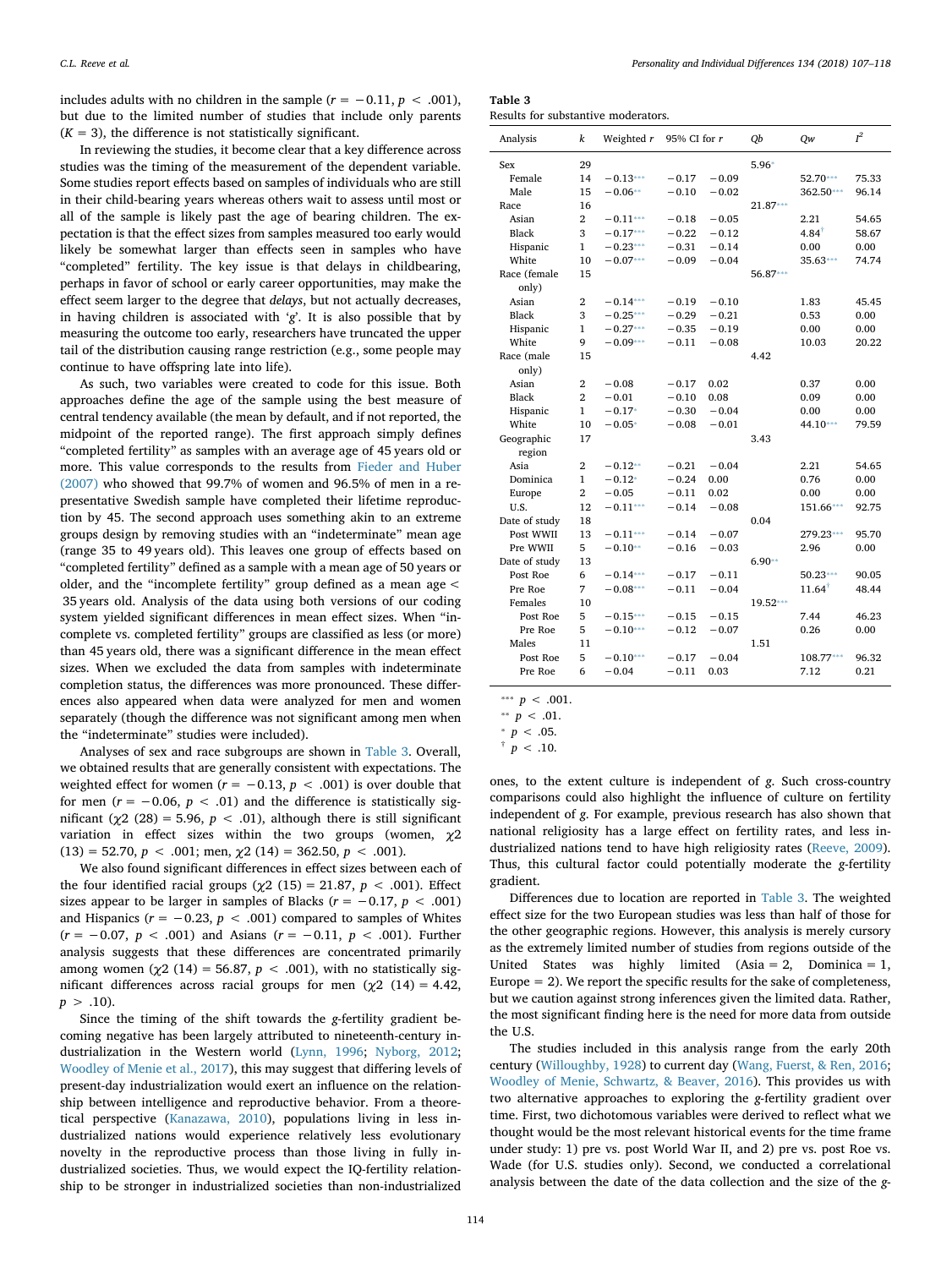## fertility gradient.

Of the two variables that classified historical events, only the pre vs. post Roe vs. Wade moderator demonstrated a statistically significant difference ( $χ$ 2 (13) = 6.90,  $p$  < .01), with a much stronger effect observed post Roe vs. Wade ( $r = -0.14$ ,  $p < .001$ ). While the effect sizes were higher for both male and female samples after that landmark decision, further analysis shows the difference is significant only among women ( $\chi$ 2 (10) = 19.52,  $p < .001$ ).

Next, we computed a bivariate correlation between the date of study (scaled according to the age of each sample) and effect size produced by the study. This analysis yields a strong inverse association  $(r = -0.37)$ . indicating the magnitude of the effect is increasing over time with a large magnitude effect size (see Fig. 2). However, one early study by Conrad and Jones (1932) reported a large, positive association for a group of males only. Empirically, this estimate is an outlier; hence, to be conservative we explored the effect of removing this datum. With that study removed, the correlation between date of study and effect size diminishes noticeably, but still yields a moderate inverse effect  $(r = -0.22)$ . Accordingly, it appears the gradient is growing stronger over time at a moderate pace. While this finding is contradictory to Lynn (2011) who examined the correlation between IQ and number of siblings in the UK, finding a weakening over 60 years, and also to Wang, Fuerst, and Ren (2016), who found that in China the effect was weakening over time when both completed fertility and sibling numbers were used, it is consistent with the more recent finding from Sweden showing a possible slight strengthening of selection against g over several decades among mixed sex cohorts (Madison, Woodley of Menie, & Sänger, 2016). To better explore whether this effect is influenced by "early" studies that might reflect significantly different social conditions, we recomputed the correlation, restricting the sample to just those occurring after WW2. This arguably provides an estimate of the trend under recent social conditions. That analysis yields  $r = -0.56$ . Thus, the secular trend is not likely an artifact of a few early studies.

Finally, we computed two fail-safe checks to evaluate the possibility of a "file drawer bias". Rosenthal's Fail-Safe N indicates that 7552 studies with null findings would be required to reduce the overall effect to a level that is non-significant at  $p > .05$ . Orwin's Fail-Safe N indicates that it would require 36 null studies (more than double the number available) to reduce the overall effect to less than  $r = -0.05$ (which is about half of the observed weighted effect).

#### 5. Discussion & critique of the literature

The overall goal of the current study was to systematically analyze the empirical literature on the relation between general cognitive ability and reproduction. To that end, a thorough review of the literature revealed 17 independent studies that provided sufficient information for inclusion in at least a basic level meta-analysis. Our results indicate, that on average, there is a small but significant and meaningful negative g-fertility gradient present among modern human populations ( $r = -0.11$ ). Although most of the data analyzed to date stems from North America and Europe, the small number of studies outside this region suggest the trend is likely operating in other regions also. These findings are consistent with multiple theoretical perspectives as described in the introduction.

As expected, we also discovered significant variation in the magnitude of the effect. We sought to test several factors as potential sources of this variation, both substantive and methodological. One key result is that the selection trend appears to be stronger among women than men. This study cannot empirically determine why the difference exists, but we can posit potential explanations. One explanation may be more intelligent women are more deliberate in their decisions regarding childbearing than equally intelligent men. This proposition is supported by Kanazawa (2014), who found that more intelligent young men and women at 23 are more likely to desire to remain childless for life than less intelligent young men and women do, but, by age 47, intelligent

men were no more likely to have remained childless than less intelligent men, whereas more intelligent women did in fact remain childless than less intelligent women. More intelligent women, it seems, were able to implement their desire to remain childless for life, whereas more intelligent men did not do so. Additionally, Kanazawa (personal communication) analyzed the GSS data for the years between 2004 and 2014 and found that among respondents aged 45 or older, the bivariate correlation between WORDSUM scores, and the total number of children is  $r = -0.197$  among women and  $r = -0.077$  among men. This further confirms that more intelligent women better implement/maintain the desire to remain childless than intelligent men. This increased female selectivity is likely reinforced by sex differences in typical fertility windows, the levels of biological investment necessary to procreate, and cultural norms that place a disproportionate burden on women during child rearing (Trivers, 1972; Trivers & Willard, 1973). These "higher stakes" are compounded by the more "evolutionary novel trade-offs" that women face between work, education and raising a family (Kanazawa, 2010). Matters of sex and reproduction are thusly largely driven by female choices.

Second, the issue of when to measure the NoO appears to be a key issue influencing observed effect sizes. Studies with what are referred to as "completed-fertility samples" yielded smaller effect sizes compared to the "incomplete fertility samples." The extreme groups design (with indeterminate completion removed) also showed a more pronounced difference than when all samples are included. From a purely methodological perspective, these results provide evidence that the size of the estimated relationship will vary depending on the proportion of the sample with "completed fertility." However, from a substantive perspective, these results also demonstrate that higher g individuals are delaying reproduction longer than their lower g counterparts, even if they eventually go on to have children. That is, more intelligent people appear to be delaying reproduction until later in life compared to less intelligent people who begin reproducing earlier in life. The critical implication is that less intelligent people will have shorter inter-generational intervals than more intelligent people. This implies that the observed effect size at the individual level (e.g.,  $r = -0.11$ ) might severely underestimate the total dysgenic effect of intelligence at the macrosocial level.

For example, if more intelligent individuals on average have two children whereas less intelligent individuals on average have four children, it would appear that there would be only twice as many less intelligent individuals in society than more intelligent individuals due to the dysgenic trend. However, at the end of the century, there are actually four times as many less intelligent individuals as more intelligent individuals because there can be five generations in a century among less intelligent individuals (on average reproducing at age 20), whereas there can be two and a half generations among more intelligent individuals (on average reproducing at age 40). Thus, after a century, the population of less intelligent individuals in society is far larger than the negative effect of intelligence on fertility appears to suggest at the individual level (Kanazawa, pers. comm). Consistent with this, Rindermann (2018) estimated a decadal IQ loss of −0.87 points per decade when the interaction between generation length, fertility and IQ is simulated. The study of Kong et al. (2017), which tracked the decline in the frequency of genetic variants promoting educational attainment over seven decades in Iceland estimated an equivalent IQ loss of −0.30 points per decade, which increases to −0.86 points per decade once a latent variable estimate of g's heritability is used to correct for 'missing heritability' (Woodley of Menie et al., 2017). Kong et al. (2017) note that most of the genetic decline in Iceland is driven by the effect of different generation lengths among those with different levels of educational attainment, rather than different levels of fertility. Predicted losses in g of around one point per decade are close to the g equivalent declines observed in cross-temporal analyses of slowing simple reaction time and decreasing vocabulary knowledge (Woodley of Menie et al., 2017).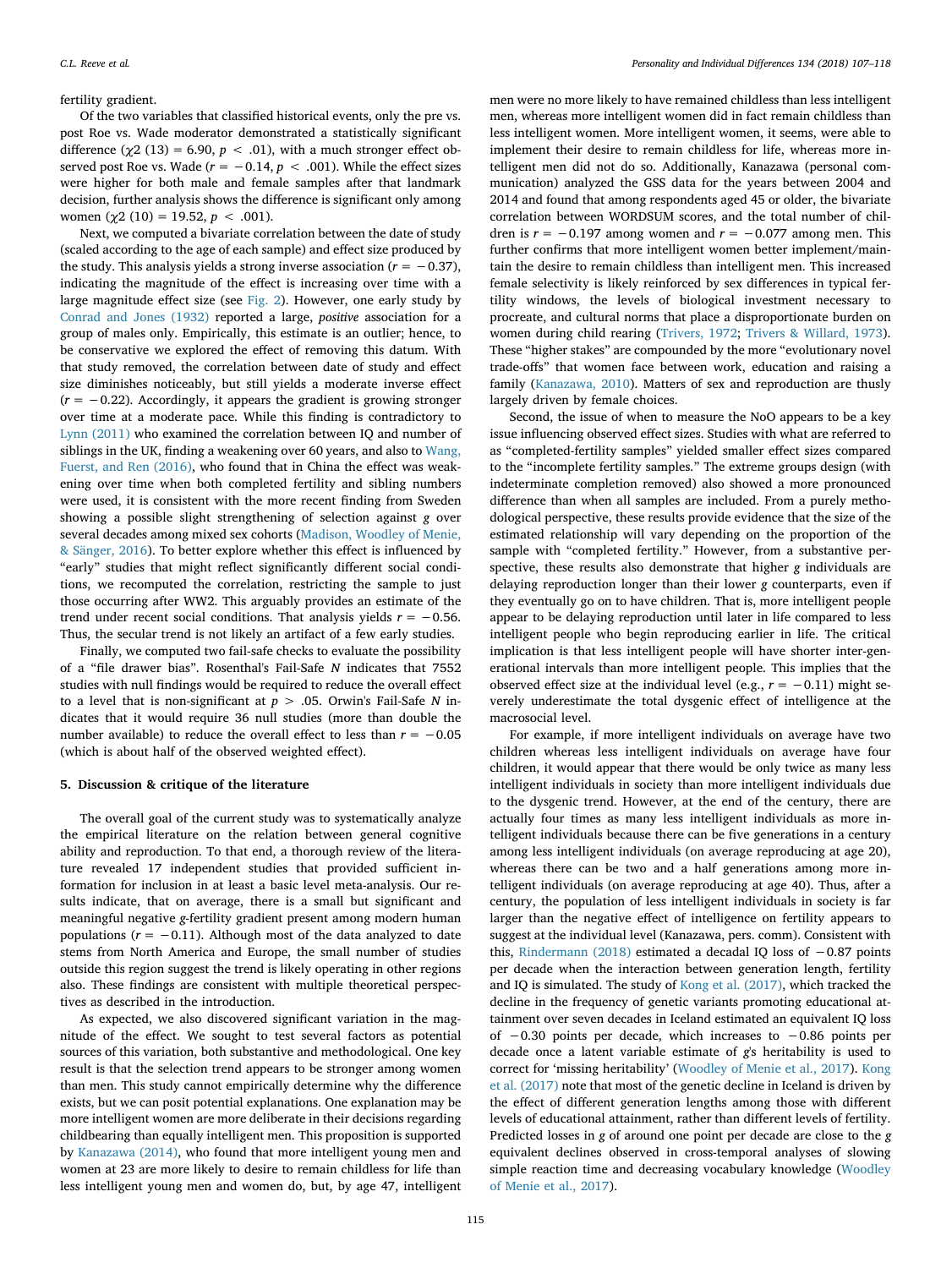Perhaps the most important methodological implication here is that defining "completed fertility" by age is not valid methodology. Men theoretically have boundless fertility windows, whereas women have more biologically finite fertility windows. Thus, the measurement of "completed fertility" should be considered more carefully. We suggest it may be better to assess both intended fertility and actual fertility among both men and women. In addition, future studies should attempt to assess for medically induced infertility. These results reflect the importance of considering the methodological complexity in measuring lifetime reproductive capacities for men versus women.

Of the two historical events coded, only the Roe vs. Wade event (for U.S. based studies) yielded significant differences. The weighted effect for the post Roe vs. Wade period is approximately double the effect for the period prior. This suggests that the g-fertility gradient may be stronger when people have more complete and independent control over their reproductive options than when they are restricted by governments or cultural norms (e.g., religious influences). However, it may also be possible that the stronger effects post Roe vs. Wade are merely a reflection of the increasing magnitude of the selection pressure over time. As noted above, our analysis shows a correlation of  $r = -0.37$ between the size of the correlations and dates of the studies. This may reflect Kanazawa's (2010) hypothesis that the effect of g on cognitive loaded behaviors will become increasingly stronger as the world that we inhabit becomes increasingly complex. Or the secular trend towards strengthening the negative g-fertility gradients could be due to the hypothesized effect of reduced ecological stress and concomitantly reduced intergroup competition (Woodley of Menie et al., 2017). Understanding exactly what mechanisms are driving this effect will require further study with more sensitive and detailed measures.

Our analysis of the effect of differences in the g-saturation of measures did not yield any notable effect. However, we caution that due to limitations in the primary literature, we could only analyze a dichotomous proxy variable; studies using factor analytic derived g-scores vs. raw test scores. Clearly this is not the sensitive analysis we would have desired and may explain the null finding. However, given that we did not observe meaningful differences, this may serve to somewhat alleviate the concern about measurement differences. This may be due to the fact that raw scores generated by most professionally developed cognitive ability tests, although not psychometrically pure measures of g, are by design highly g-saturated (clearly some sub-scales are not, but most tend to be). If so, this could also serve to somewhat assuage concerns about measurement error in the independent variable. Reliability estimates were not available in most of the included studies (a notable problem with the extant literature); however, it can be assumed g-scores generated from factor analyses are more reliable that observed test scores as they are constructed from only the systematic variance in the observed sigma matrix. And it has been shown (Reeve & Blacksmith, 2009) that when sample sizes are at least 400, the g-loadings and g-scores generated from different factor analytic methods are highly reliable (i.e., 0.92 to 0.97). Given this, the analysis effectively tested for differences between studies using a (theoretically) perfectly valid and (near perfectly) reliable predictor vs. those that did not. Again, the fact that we did not find a difference may be due to the fact that professionally developed ability tests are quite valid and reliable standard systems of measurement. Thus, there simply may not be enough variance in reliability or validity to create a moderator effect. However, this analysis also points to a key implication for future research. We were not able to conduct a standard correction for unreliability because too many of the studies did not report sufficient psychometric information about the observed scores actually used in the analysis. In many senses, we think this finding (the need for better and more consistent reporting) may be the key implication of this analysis.

Although no evidence from this study emerged to support differences in the other methodological issues examined, this may be due to the limited number of studies available to represent some sub-groups. It is nonetheless reasonable to expect the use of raw test scores to introduce measurement error with respect to g, and in turn introduce measurement error in its relationship with fertility and any other indicators with which correlations may be performed. Resources that can be used to extract g from raw test scores are now abundant and should be used when the data permit. Likewise, it is reasonable to expect studies that restrict samples to only adults that have at least one child will attenuate the effects, as we did observe a reduced effect size for these studies.

It was not possible to conduct traditional psychometric comparisons for a variety of variables due to the limited number of studies, or the limited information reported. For example, we located only a single study from a country that may be considered less industrialized than the other samples, most of which come from western, industrialized countries. This highlights the need for more and better data from underrepresented regions of the world. Likewise, we could not conduct subgroup analyses for potential moderators that have been noted in previous primary research, such as religiosity, socioeconomic status, and education level.

## 6. General conclusion

In general, a declining g due to selection may lie beneath a range of societal concerns that could impact the course of our future. This possibility is made all the more salient by the aforementioned recent observation that polygenic scores predictive of g and educational attainment have now been shown to have actually declined in the population of Iceland over 70 years, in direct proportion to the observed strength of selection acting against them (Kong et al., 2017). In educational systems, this may mean a decline in the abilities of students over time, a dilution of curricula and academic standards, and potentially a slowdown in the progress of science. Although policy decisions and automation are likely the primary drivers, a declining  $g$  is consistent with the widely-reported income gap, and may combine with these environmental influences to exacerbate the problem. The quality of our decisions as individuals and as a society, particularly how we handle high-stakes events as they unfold on the world stage (e.g., refugee crisis, climate change, overpopulation, shortage of fresh drinking water, etc.), reflect abilities to navigate highly complex problems that are undoubtedly highly dependent on g. It is clear that the implications are far-reaching.

Indeed, the decline of a heritable trait so crucial to health, occupational, and socio-behavioral outcomes yields substantial ramifications at both the individual and national level (Woodley, 2012; Woodley & Figueredo, 2013; Woodley of Menie et al., 2017). For example, childhood intelligence predicts physical, functional, and subjective health in adulthood, as well as hospital visits and sick leave days later in life (Wrulich et al., 2014), and has even been shown to predict social outcomes such as political involvement, liberal attitudes and social progress (Deary, Batty, & Gale, 2008; Rindermann, Sailer, & Thompson, 2009). At the national level, research shows that g is a critical social resource that can predict changes in the rates of scientific and technological innovation, which clearly yields implications for current and future societal well-being. For example, in addition to the observed "Woodley Effects" on measures of simple visual and auditory reaction times, working memory, color discrimination, three-dimensional rotation, and vocabulary level (see: Sarraf, 2017), per capita rates of eminent individuals and macro-innovations, or conspicuously novel innovations like the plough and splitting the atom have shown a concomitant decline (e.g., Woodley, 2012; Woodley & Figueredo, 2013; Woodley of Menie et al., 2017). That the phenomenon of declining g should be so comprehensively linked to a decline in critical real-world outcomes should be of imminent concern, especially as the countervailing Flynn Effect (the secular increase in narrow and low-heritability cognitive abilities independently of g over time; te Nijenhuis & van der Flier, 2013) does not appear to be mitigating these declines. Should this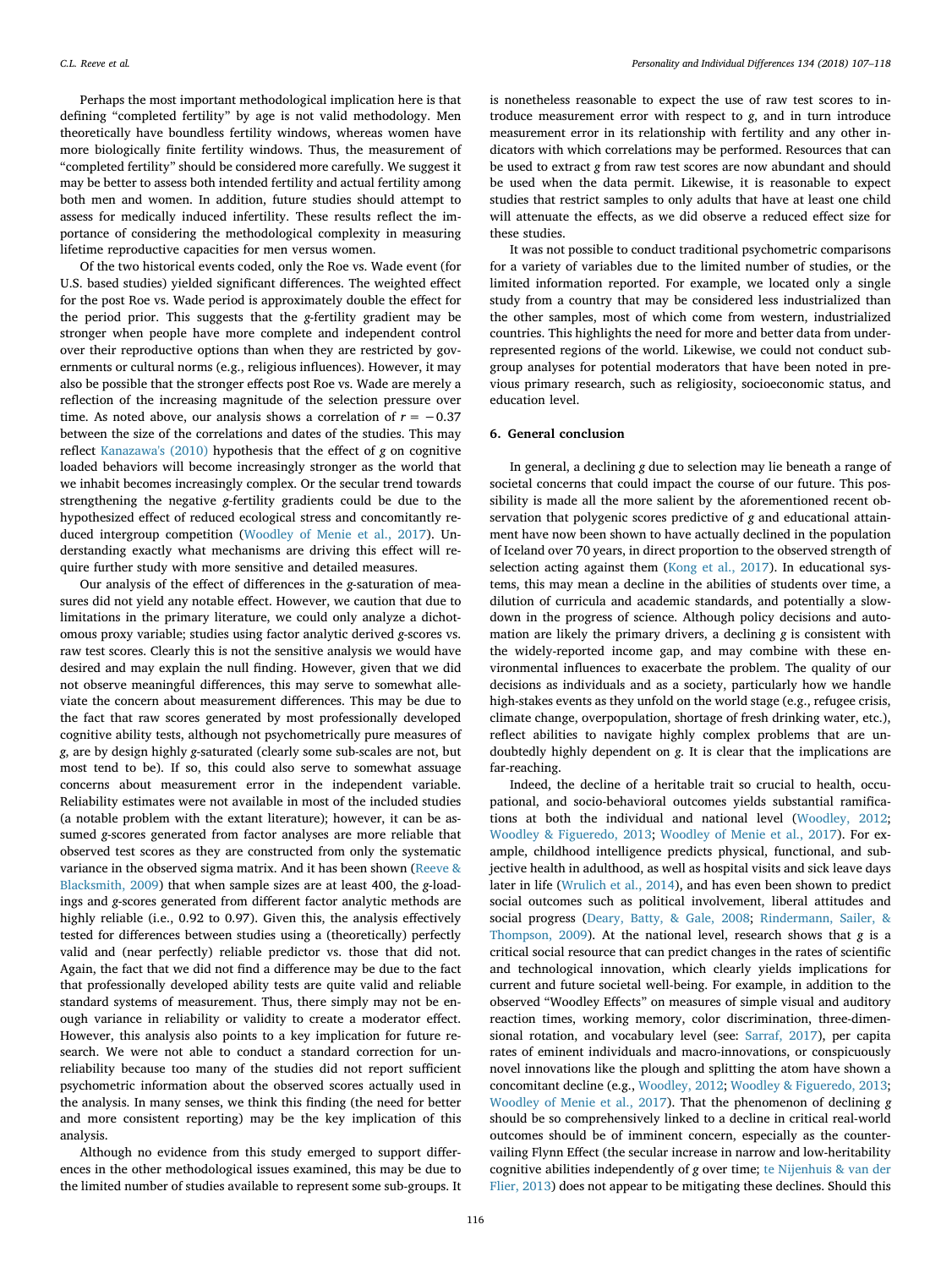trend continue unabated, coupled with continuing overpopulation, there is a risk it will eventually trigger economic stagnation and decline, and civil instability (Nyborg, 2012; Woodley, 2012).

Although the range of practical, and ethically proper, policy options may be limited, it seems clear that more and better education regarding family planning could improve the fortunes of prospective parents and their families, and through this potentially attenuate the existing trend. These efforts should consist of not only instruction about the appropriate use of contraceptives, but also a convincing narrative that explains the tradeoffs between having children (particularly early in life), education and long-term financial security. Although there have been many efforts to accomplish this, even more resources devoted to the development and implementation of evidence-based interventions would surely benefit both individuals and society at large.

# References⁎

- \*Bajema, C. J. (1968). Relation of fertility to occupational status, IQ, educational attainment, and size of family of origin: A follow-up study of a male Kalamazoo public school population. Eugenics Quarterly, 15, 198–203.
- \*Chen, H., Chen, Y., Liao, Y., & Chen, H. (2013). Relationship of fertility with intelligence and education in Taiwan: A brief report. Journal of Biosocial Science, 45(4), 567–571. http://dx.doi.org/10.1017/S0021932012000545.
- \*Conrad, H. S., & Jones, H. E. (1932). A field study of the differential birth rate. Journal of the American Statistical Association, 27, 153–159.
- \*Higgins, J. V., Reed, E. W., & Reed, S. C. (1962). Intelligence and family size: A paradox resolved. Eugenics Quarterly, 9(2), 84–90. http://dx.doi.org/10.1080/19485565. 1962.9987508.
- \*Kanazawa, S. (2014). Intelligence and childlessness. Social Science Research, 48, 157–170.
- \*Lynn, R., & Van Court, M. (2004). New evidence of dysgenic fertility for intelligence in the United States. Intelligence, 32(2), 193–201.
- \*Meisenberg, G., & Kaul, A. (2010). Effects of sex, race, ethnicity, and marital status on the relationship between intelligence and fertility. Mankind Quarterly, 50, 151–187. \*Meisenberg, G., Lawless, E., Lambert, E., & Newton, A. (2006). The social ecology of
- intelligence on a Caribbean island. Mankind Quarterly, 46(4), 395–433. \*Reeve, C. L., Lyerly, J. E., & Peach, H. (2013). Adolescent intelligence and socio-eco-
- nomic wealth independently predict adult marital and reproductive behavior. Intelligence, 41(5), 358–365. http://dx.doi.org/10.1016/j.intell.2013.05.010.
- \*Retherford, R. D., & Sewell, W. H. (1989). How intelligence affects fertility. Intelligence, 13(2), 169–185. http://dx.doi.org/10.1016/0160-2896(89)90015-9.
- \*Vining, D. R. (1982). On the possibility of the reemergence of a dysgenic trend with respect to intelligence in American fertility differentials. Intelligence, 6, 241–264. http://dx.doi.org/10.1016/0160-2896(82)90002-2.
- \*Vining, D. R. (1995). On the possibility of the reemergence of a dysgenic trend with respect to intelligence in American fertility differentials: An update. Personality and Individual Differences, 19(2), 259–263. http://dx.doi.org/10.1016/0191-8869(95) 00038-8.
- \*von Stumm, S., Batty, G. D., & Deary, I. J. (2011). Marital status and reproduction: Associations with childhood intelligence and adult social class in the Aberdeen children of the 1950s study. Intelligence, 39, 161–167.
- \*Wang, M., Fuerst, J., & Ren, J. (2016). Evidence of dysgenic fertility in China. Intelligence, 57, 15–24. http://dx.doi.org/10.1016/j.intell.2016.04.001.
- \*Willoughby, R. R. (1928). Fertility and parental intelligence. The American Journal of Psychology, 40, 671–672. http://dx.doi.org/10.2307/1414387.
- \*Willoughby, R. R., & Coogan, M. (1940). The correlation between intelligence and fertility. Human Biology, 12(1), 14–119.
- \*Woodley of Menie, M. A., Figueredo, A. J., Dunkel, C. S., & Madison, G. (2015). Estimating the strength of genetic selection against heritable g in a sample of 3520 Americans, sourced from MIDUS II. Personality and Individual Differences, 86, 266–270. http://dx.doi.org/10.1016/j.paid.2015.05.032.
- \*Woodley of Menie, M. A., Schwartz, J. A., & Beaver, K. M. (2016). How cognitive genetic factors influence fertility outcomes: A mediational SEM analysis. Twin Research and Human Genetics, 19(6), 628–637. http://dx.doi.org/10.1017/thg.2016.82.
- Abelson, R. P. (1985). A variance explanation paradox: When a little is a lot. Psychological Bulletin, 97, 128–132.
- Borenstein, M., Hedges, L. V., Higgins, J. P. T., & Rothstein, H. R. (2009). Introduction to meta-analysis. John Wiley & Sons.
- Borenstein, M., Hedges, L. V., Higgins, J. P. T., & Rothstein, H. R. (2015). Comprehensive meta-analysis, Version 3. Englewood, NJ: Biostat.
- Chiappe, D., & MacDonald, K. (2005). The evolution of domain-general mechanisms in intelligence and learning. Journal of General Psychology, 132, 5–40. http://dx.doi.org/ 10.3200/GENP.132.1.5-40.
- Cohen, J. (1969). Statistical power analysis for the behavioral sciences. New York: Academic Press.
- Cooper, H. (2010). Research synthesis and meta-analysis: A step-by-step approach (4th ed.).

Thousand Oaks, CA, US: Sage Publications, Inc.

- Deary, I. J., Batty, G. D., & Gale, C. R. (2008). Bright children become enlightened adults. Psychological Science, 19(1), 1–6. http://dx.doi.org/10.1111/j.1467-9280.2008. 02036.x.
- Fieder, M., & Huber, S. (2007). Parental age difference and offspring count in humans. Biology Letters, 3(6), 689–691. http://dx.doi.org/10.1098/rsbl.2007.0324.
- Gordon, R. A. (1997). Everyday life as an intelligence test: Effects of intelligence and intelligence context. Intelligence, 24(1), 203–320. http://dx.doi.org/10.1016/S0160- 2896(97)90017-9.
- Gottfredson, L. S. (1997). Why g matters: The complexity of everyday life. Intelligence, 24, 79–132.
- Gottfredson, L. S. (2004). Intelligence: Is it the epidemiologists' elusive fundamental cause of social class inequalities in health? Journal of Personality and Social Psychology, 86, 174–199.
- Heeney, M. D., & Reeve, C. L. (2017). Effect sizes for dysgenic fertility studies. Mendeley Data, v1. http://dx.doi.org/10.17632/66d7v3vm24.1.
- Herrnstein, R. J., & Murray, C. (1994). The bell curve: Intelligence and class structure in American life. New York, NY: The Free Press.
- Higgins, J. P., & Green, S. (2008). Identifying and measuring heterogeneity. Cochrane handbook for systematic reviews of interventions version 5.0 (pp. 1).
- Jensen, A. R. (1998). The g factor: The science of mental ability. Westport, CT: Praeger. Kan, K. J., Wicherts, J. M., Dolan, C. V., & van der Maas, H. L. J. (2013). On the nature and nurture of intelligence and specific cognitive abilities: The more heritable, the more culture dependent. Psychological Science, 24, 2420–2428. http://dx.doi.org/10. 1177/0956797613493292.
- Kanazawa, S. (2004). General intelligence as a domain-specific adaptation. Psychological Review, 111(2), 512–523. http://dx.doi.org/10.1037/0033-295X.111.2.512.
- Kanazawa, S. (2008). Temperature and evolutionary novelty as forces behind the evolution of general intelligence. Intelligence, 36, 99–108.
- Kanazawa, S. (2010). Evolutionary psychology and intelligence research. American Psychologist, 65, 279–289. http://dx.doi.org/10.1037/a0019378.
- Kong, A., Frigge, M. L., Thorleifsson, G., Stefansson, H., Young, A. I., Zink, F., ... Stefansson, K. (2017). Selection against variants in the genome associated with educational attainment. Proceedings of the National Academy of Sciences of the United States of America. 114. Proceedings of the National Academy of Sciences of the United States of America (pp. E727–E732). . http://dx.doi.org/10.1073/pnas.1612113114.
- Lipsey, M. W., & Wilson, D. B. (2001). Practical meta-analysis. Thousand Oaks, CA, US: Sage Publications, Inc.
- Lubinski, D., & Benbow, C. P. (2000). States of excellence. American Psychologist, 55, 137–150.
- Lynn, R. (1991). The evolution of race differences in intelligence. Mankind Quarterly, 32, 99–173.
- Lynn, R. (1996). Dysgenics: Genetic deterioration in modern populations. Westport: CT., Praeger.
- Lynn, R. (1999). New evidence for dysgenic fertility for intelligence in the United States. Social Biology, 46(1–2), 146–153. http://dx.doi.org/10.1080/19485565.1999. 9988992.
- Lynn, R. (2011). Dysgenics: Genetic deterioration in modern populations. London, United Kingdom: Ulster Institute for Social Research.
- Lynn, R., & Harvey, J. (2008). The decline of the world's IQ. Intelligence, 36(2), 112–120. http://dx.doi.org/10.1016/j.intell.2007.03.004.
- Madison, G., Woodley of Menie, M. A., & Sänger, J. (2016). Secular slowing of auditory simple reaction time in Sweden (1959–1985). Frontiers in Human Neuroscience, 10, 407. http://dx.doi.org/10.3389/fnhum.2016.00407.
- Meisenberg, G. (2010). The reproduction of intelligence. Intelligence, 38(2), 220–230. http://dx.doi.org/10.1016/j.intell.2010.01.003.
- Neiss, M., Rowe, D. C., & Rodgers, J. L. (2002). Does education mediate the relationship between IQ and age of first birth? A behavioural genetic analysis. Journal of Biosocial Science, 34, 259–275.
- Neyeloff, J. L., Fuchs, S. C., & Moreira, L. B. (2012). Meta-analyses and forest plots using a microsoft excel spreadsheet: Step-by-step guide focusing on descriptive data analysis. BMC Research Notes. http://dx.doi.org/10.1186/1756-0500-5-52.
- Nyborg, H. (2005). Sex related differences in general intelligence g, brain size and social status. Personality and Individual Differences, 39, 497–509.
- Nyborg, H. (2012). The decay of western civilization: Double relaxed Darwinian selection. Personality and Individual Differences, 53, 118–125.
- Peach, H., Lyerly, J. E., & Reeve, C. L. (2014). Replication of the Jensen effect on dysgenic fertility: An analysis using a large sample of American youth. Personality and Individual Differences, 71, 56–59. http://dx.doi.org/10.1016/j.paid.2014.07.017.
- Peterson, R. A., & Brown, S. P. (2005). On the use of beta coefficients in meta-analysis. Journal of Applied Psychology, 90(1), 175–181. http://dx.doi.org/10.1037/0021- 9010.90.1.175.
- Razmyar, S., & Reeve, C. L. (2013). Individual differences in religiosity as a function of cognitive ability and cognitive style. Intelligence, 41(5), 667-673. http://dx.doi.org, 10.1016/j.intell.2013.09.003.
- Reeve, C. L. (2009). Expanding the g-nexus: Further evidence regarding the relations among national IQ, religiosity and national health outcomes. Intelligence, 37(5), 495–505. http://dx.doi.org/10.1016/j.intell.2009.06.003.
- Reeve, C. L., & Blacksmith, N. (2009). Equivalency and reliability of vectors of g-loadings across different methods of estimation and sample sizes. Personality and Individual Differences, 47, 968–972.
- Reeve, C. L., & Bonaccio, S. (2009). Measurement reliability, the Spearman–Jensen effect and the revised Thorndike model of test Bias. International Journal of Selection and Assessment, 17(1), 61–68. http://dx.doi.org/10.1111/j.1468-2389.2009.00451.x.
- Reeve, C. L., & Bonaccio, S. (2011). The nature and structure of 'intelligence'. In T. Chamorro-Premuzic, S. von Stumm, A. Furnham, T. Chamorro-Premuzic, S. von

<sup>⁎</sup> References marked with an asterisk indicate sources that were included in the metaanalysis.